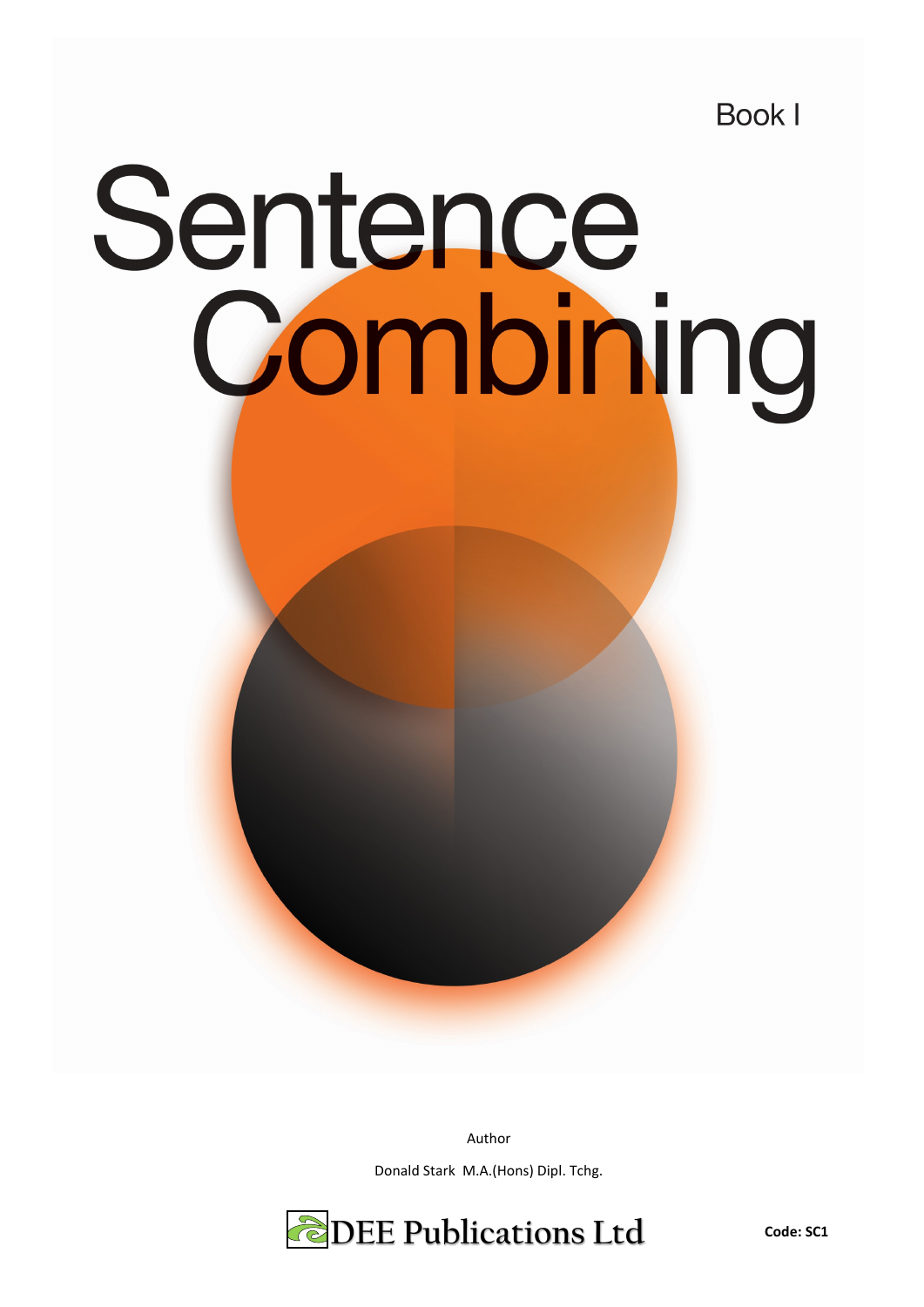|  | 46<br>$\sim$<br>-<br>. . |  | - 13 |  |  |
|--|--------------------------|--|------|--|--|
|--|--------------------------|--|------|--|--|

*Combine these two short sentences to make one longer sentence.*

e.g. This is a house. It is a new house.

This is a house. I<del>t is a</del> new <del>house</del>.  $\leftarrow$  (delete unnecessary or repeated words)  $\rightarrow$  This is a new house.

- 1. This is a cat. It is black.
- 2. That is a kitten. It is cute.
- 3. I can see a horse. It is brown.
- 4. I like tea. It is green.
- 5. She likes juice. It is orange juice.
- 6. They eat vegetables every day. They are fresh.
- 7. This is my pen. It is blue.
- 8. That is his pencil case. It is new.
- 9. My dad drinks coffee. It is black.
- 10. She has a watch. It is expensive.

**DEE**







2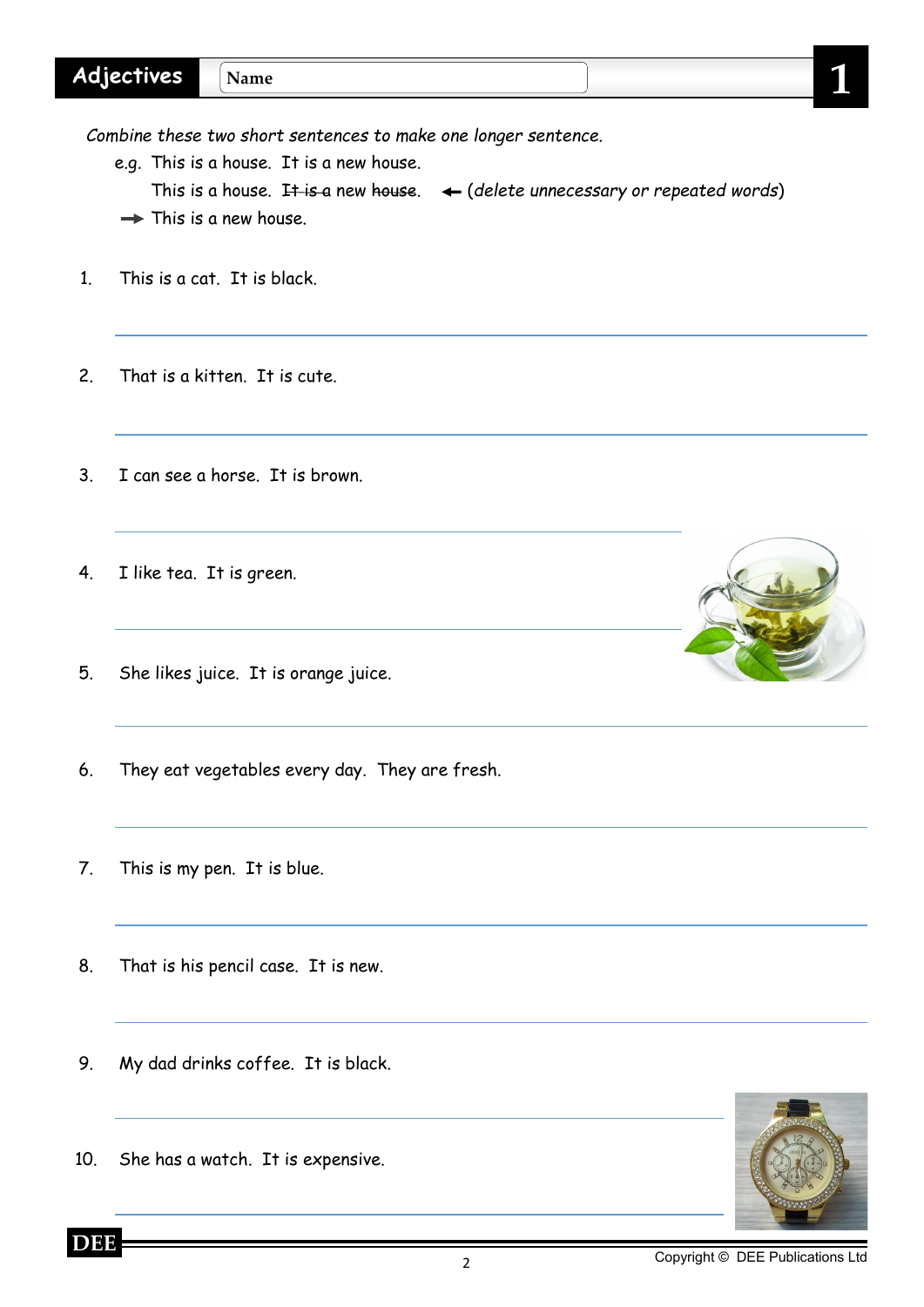*Combine these sentences using the word 'but'.*

- e.g. He can speak French. He can't speak Spanish. (*something positive + but + something negative*)
- $\rightarrow$  He can speak French, but he can't speak Spanish.
- *or* (*something negative + but + something positive*)
- 1. I can do this question. I cannot do that question.
- 2. You must answer all the questions. You cannot use your calculator.
- 3. I eat most vegetables. I don't like celery.
- 4. I have P.E. today. I don't have my P.E. gear.
- 5. He is not so tall. He is very good at basketball.
- 6. She doesn't look strong. She is a very good swimmer.
- 7. I bought almost everything on the list. I forgot to buy milk.
- 8. This shop sells most things. It doesn't sell birthday cards.
- 9. The kiwi can run fast. It can't fly.
- 10. Our town has a hospital. It doesn't have an airport.





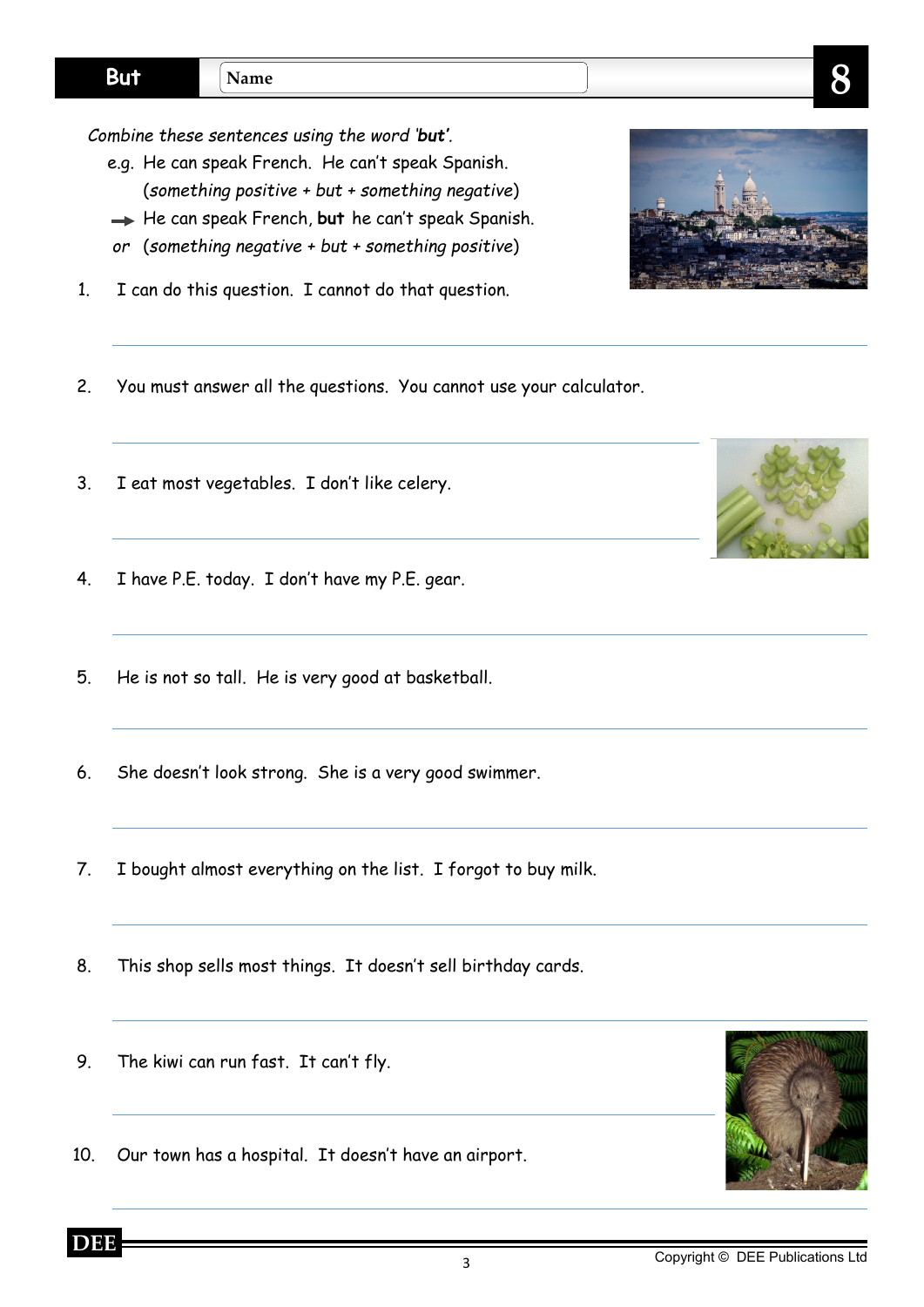*Combine these sentences using the word 'so'.*

- e.g. I have enough time. I can go with you to town.
- $\rightarrow$  I have enough time **so** I can go with you to town.
	- (*statement + so + the result, what happens next)*
- 1. I have enough money. I will buy some new clothes.
- 2. It is fine now. Let's go to town. Let's walk there.
- 3. I know she is sad. I will phone her soon.
- 4. He feels sick. He is not going to school.
- 5. I am free on Saturday. Let's go to the beach. Let's go together.
- 6. We have a holiday. It is next weekend. Let's go skiing.
- 7. We have a test at school. It is tomorrow. We had better do some revision.
- 8. It is now spring. It is time to plant some vegetables.
- 9. It is her birthday next week. I will buy her a present.
- 10. My grandmother is very sick. She must go to hospital. She must go immediately.